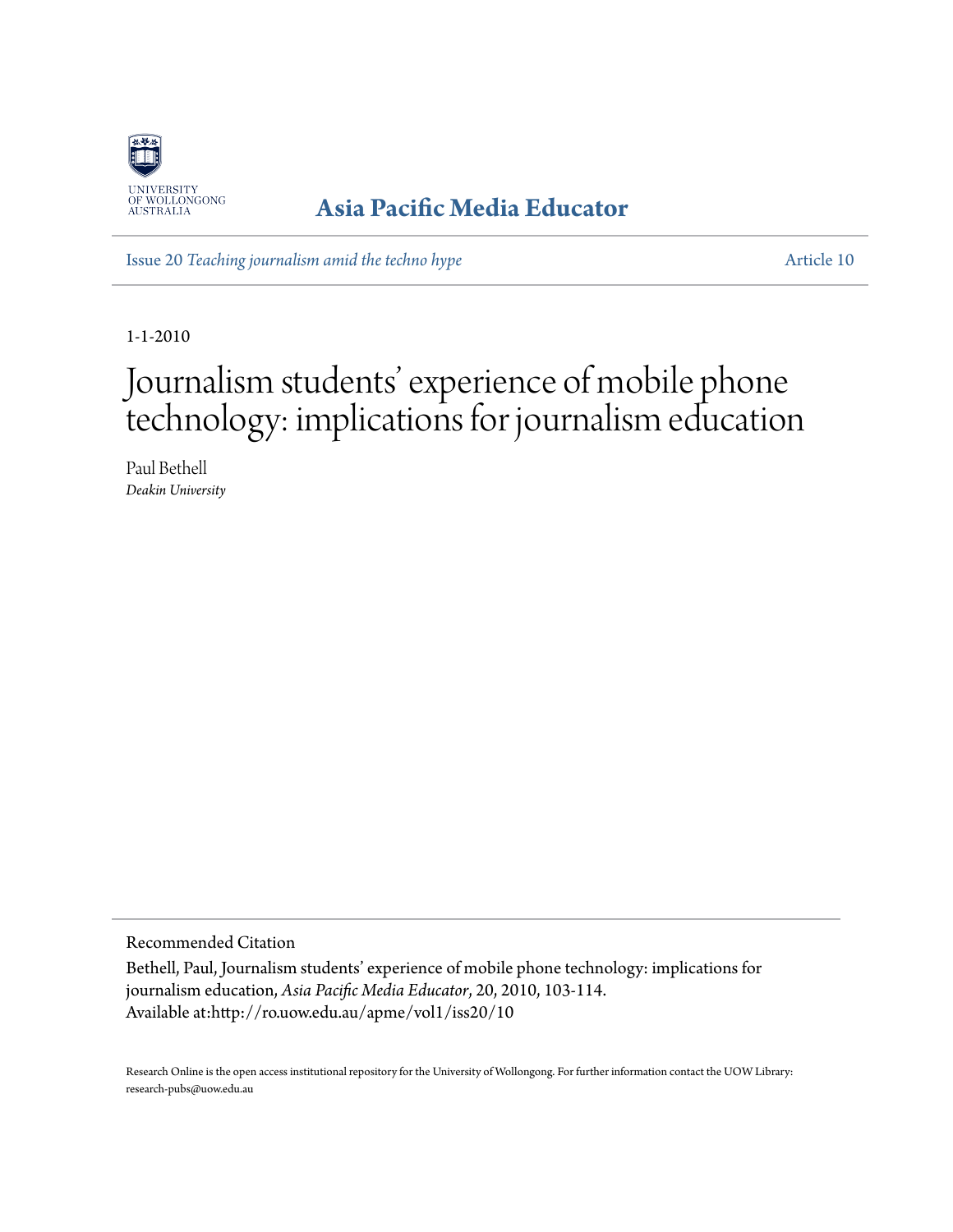## Journalism students' experience of mobile phone technology: implications for journalism education



**Paul Bethell** Deakin University, Victoria, Australia paul.bethell@deakin.edu.au

This study investigates journalism students' usage of mobile phone technology when they begin their university studies and considers the implications of these baseline data for journalism education. This paper reports on the findings of three consecutive annual surveys of first year journalism students about their use of the applications available on their mobile phones. The surveys confirm that as well as using their phones to text and call, many are making video calls and most have shot photos and videos on their phones by the time they arrive at university. Many are using their phones to send or publish these images. More than half of the students now go online on their mobile phones. This evidence will inform journalism educators seeking to update their teaching practices and curricula.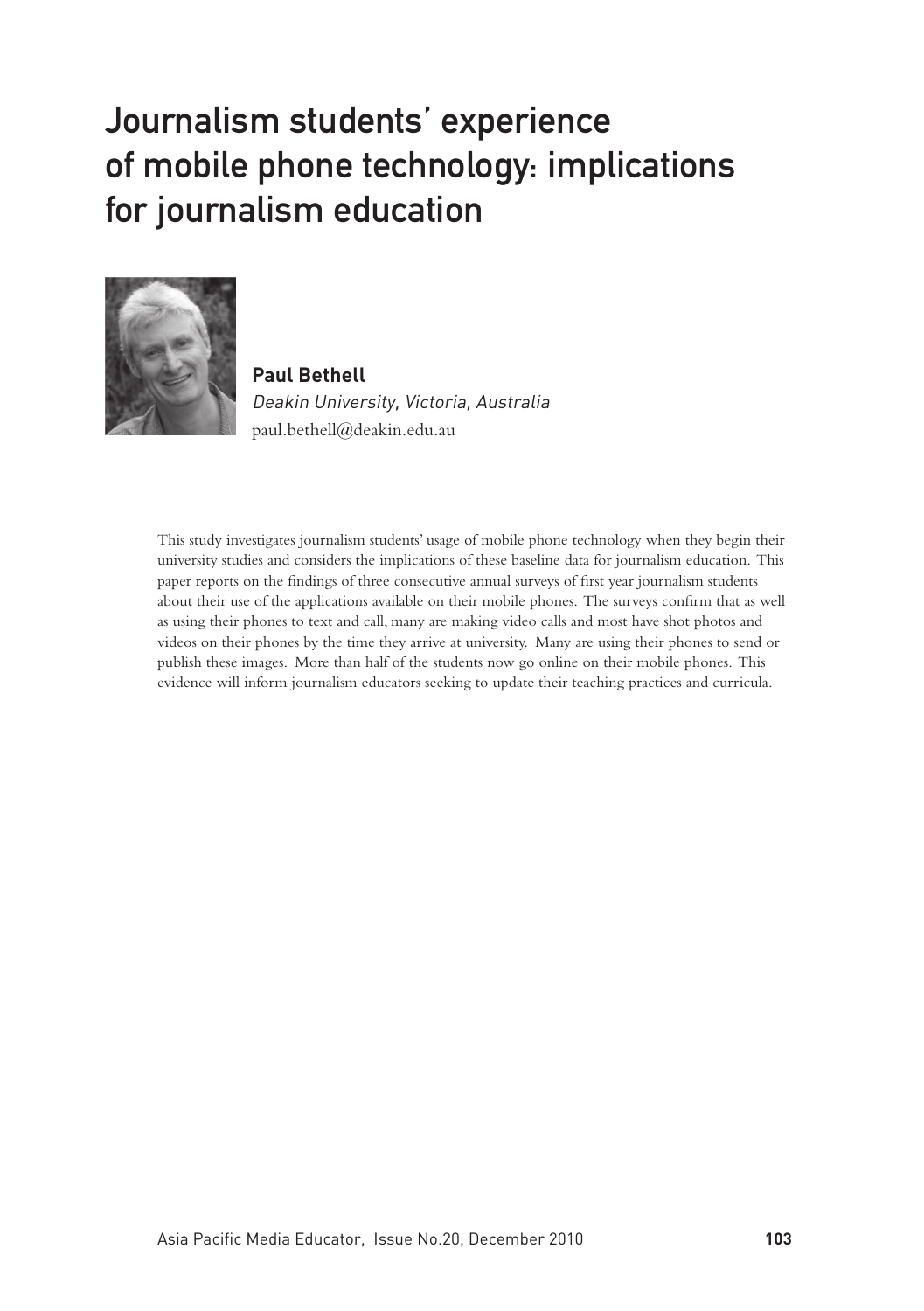#### Introduction

'Generation Y' university students are dubbed as "digital natives" (Prensky, 2001a) because, unlike previous generations of students - and unlike many of their teachers - the digital world is their natural habitat. For journalism academics, a focus on the digital skills of the present generation of students is increasingly important. It parallels a period of radical change in the media industry with digital technology inspiring and creating new ways of working, new patterns of consumer behaviour and new business models. The convergence of traditionally discrete media formats into multimedia delivered to digital devices continues to evolve.

Journalism educators need to be responsive to the changing media environments and new job requirements of by news media employers. It is also important that educators understand the changing skill-sets of incoming cohorts of students who are likely to use mobile phones as tools for digital newsgathering, creating and distributing news contents. To address this in their teaching, journalism educators need an evidence base of their students' skills in using mobile phone applications at the start of their university studies.

This study details and analyses the results of three consecutive surveys of mobile phone use by first year journalism students at Deakin University in Australia. The primary objective is to provide journalism educators with an evidence base of digital mobile skills among new journalism students, which could then be used to inform the development of teaching practice. This evidence base will comprise findings on the extent of journalism students' familiarity with functions such as communicating by text message, voice calls and video calls; how they use their mobile phones to go online; the extent that they use photo and video recording functions on their mobile phones; and the extent that they use their phones to publish or communicate these photos and videos either by posting them online or sending them from their phones. With this evidence base, this paper argues that digital mobile phone technology should play an increasing role in the teaching of journalism students.

#### Background

The digital mobile phone allows today's journalists to report or publish information by voice, video, photographic image and text. Increasingly, the highly portable device connects journalists to the internet. With improved network coverage, the mobile phone facilitates reporting in sound, video and text direct from the scene of a breaking story. Thus, within a single digital device, today's journalists have all they need to report and publish in the multimedia environment from many parts of the world.

Global news organisations such as Reuters and the BBC have been training their journalists to become 'Mo-jos' – mobile journalists – for a number of years now, using mobile phone technology to report on stories around the world (Luft, 2007, Quinn, 2008). News organisations are also increasingly using 'user-generated' mobile phone content provided by 'citizen journalists' who are on the scene of breaking stories (Noguchi, 2005; Huck, 2005; Quinn et al, 2008).

The growth in mobile phone use globally means that news and information content prepared specifically to be read on a mobile phone is arguably a critical growth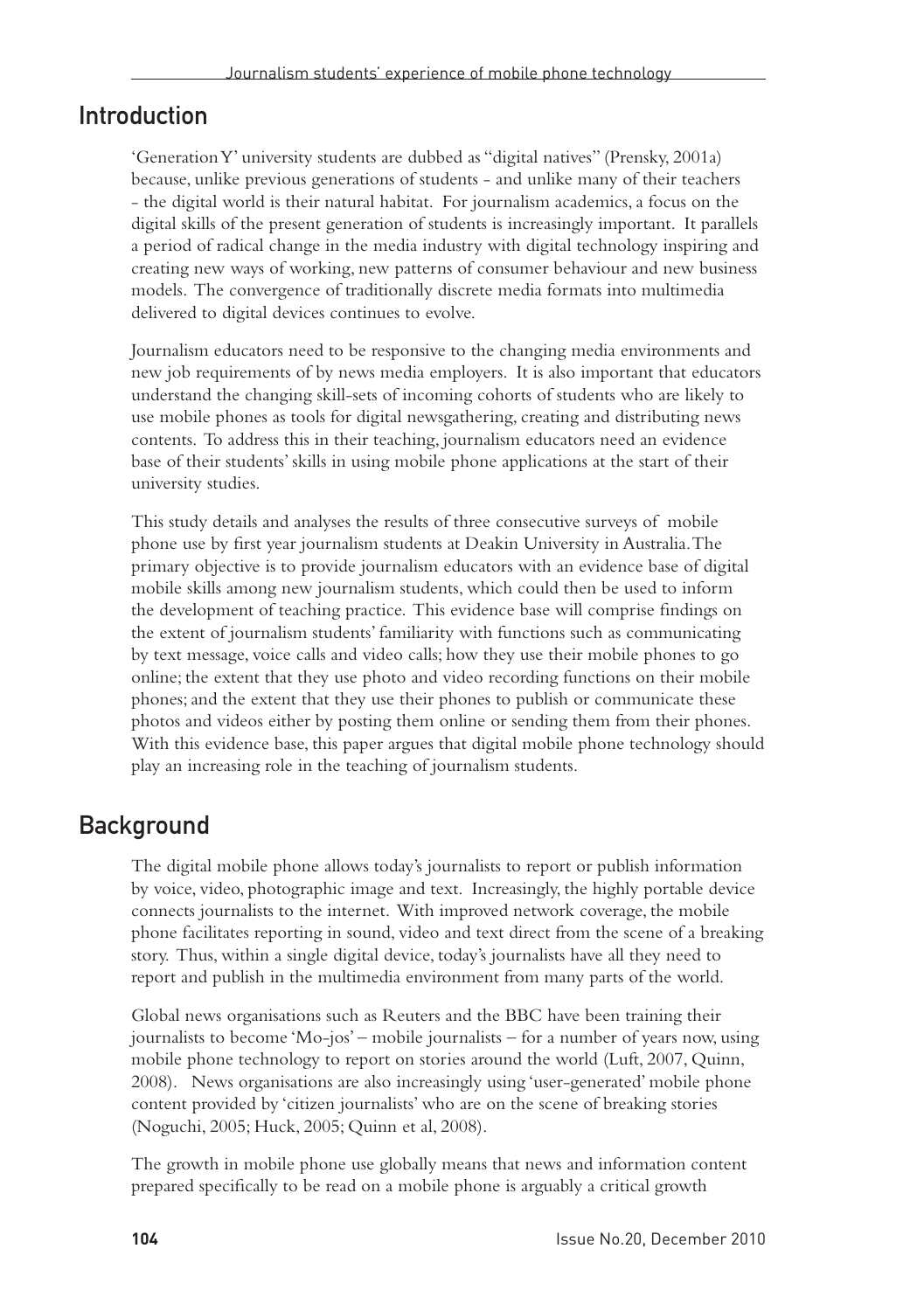area for the journalism industry. The United Nations' agency for information and communication technologies predicted that four billion people, more than half of the world's population, would have used mobile phones by the end of 2008 (Wray, 2008). As the industry searches for a new business model as advertising revenue from traditional media such as print declines, the preparation of news content for delivery direct to mobile phones will be a significant area of growth (Bailey, 2009, Butcher, 2009).

#### Generation Y students and mobile digital technology

'Generation Y' commonly refers to people born between 1979 and 1994 (Allerton, 2001). This generation currently comprises the majority of current cohorts of students. In a study of American students' experience and usage of digital technology, Prensky dubbed the Generation Y students as "digital natives" because they possess a natural and instinctive ability to use digital technology (Prensky, 2001a, 2001b, 2007). He contrasted this with the generation of so-called "digital immigrants", those for whom digital skills had to be learned and did not come instinctively or as part of their upbringing. Prensky (2007) notes that educators need to recognise the superior digital skills of their students and harness them in their teaching. The current generation of university academics, however, are likely to be "digital immigrants".

In recent years in Australia, Gerard Goggin (Goggin, 2006, 2007, 2008) from the Centre for Social Research in Journalism and Communication at the University of New South Wales has looked at mobile phone culture among the Generation Y. Other researchers at Charles Sturt University, Deakin University and University of Melbourne have attempted to measure the level and quality of engagement of Generation Y students with digital technology.

Cameron (2005) from Charles Sturt University surveyed all first-year communications students during their first week on campus for a snapshot of their digital media use. The university received 210 responses (162 female and 48 male, with an average age of 18 years). The study noted that 99 per cent of the students had mobile phones. However, the study but did not explore the students' use of mobile phones in great detail, but asked separate questions about their ownership of digital photographic and video cameras.

A similar but smaller survey in 2006 of 74 second and third-year journalism students at Deakin University in Victoria also found that all those surveyed had a mobile phone, but again it did not explore their use of these phones (Quinn, 2006). However, in the same year, researchers at the University of Melbourne's Biomedical Multimedia Unit led by Gregor Kennedy did a more comprehensive study of the digital skills and experience of more than 2000 incoming first-year students. While this study identified similar characteristics of Prensky's "digital natives" in Australian students, it also found considerable variations. "While some students have embraced the technologies and tools of the 'net generation', this is by no means the universal student experience." (Kennedy et al. 2008)

Kennedy et al (2008) found that around 96 per cent of students used their mobile phone to call and text; 70 per cent took images, but the survey did not differentiate between the students' use of digital photo and video functions. It also found that just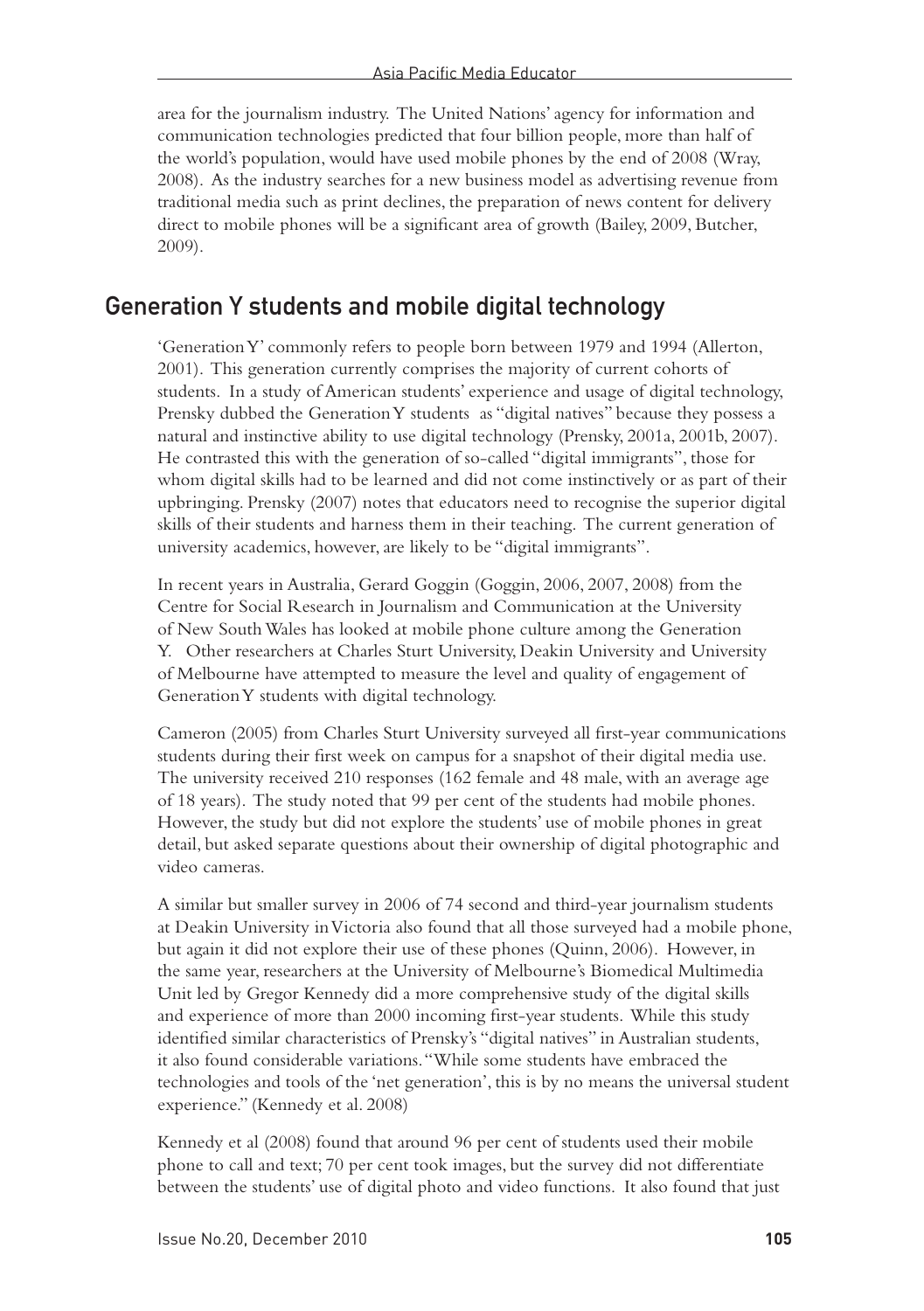over half the students sent these images to other people from their phones (although, again, photo and video images were not differentiated) and a third of students used their phone to access the internet. The first year students surveyed came from nine of the ten university faculties. The data was analysed collectively and not by specific faculty or discipline area. Thus, the study does not provide data from specific cohorts of students such as media, communication or journalism students.

The focus in recent research on the teaching of journalism has centred around transformations in the media industry as a result of digital communications technology. There is also a growing body of research on how mobile technologies can be used to develop new ways of teaching and learning in areas such as education (Australian Teaching and Learning Council, 2008), curriculum design (Steel et al 2007, Birge 2004) and media convergence curriculum (Auman and Lillie, 2008). Emmett (2008) has also identified mobile technologies as the most critical platform for news content delivery and the implications for journalism.

Thus, the imperative of finding out from incoming journalism students their "native" skills and instincts for using digital communications technology. If this can be clearly benchmarked, journalism educators can more effectively decide how they can best develop and shape these abilities and aptitudes in their students in order to equip them with the skills they will need to enter the profession.

This study is premised on the working assumption that digital mobile phones could be usefully incorporated into the teaching of journalism students to enhance their newsgathering and reporting skills.

#### Methodology

During weeks four and five of semester one in April 2007 a questionnaire was distributed to first-year journalism students taking a compulsory unit at Deakin University. The questionnaire was developed after consultation with journalism education colleagues and a pre-test with five student participants.

Deakin University has three campuses. The largest cohort was from Geelong, with smaller cohorts at the Burwood and Warrnambool campus. Students were asked to complete the voluntary anonymous survey in class. The final questionnaire asked students to circle Yes/No and respond to multiple-choice questions about aspects of their mobile phone use in the past 12 months and occasionally to add more detailed information in open-ended responses. Not all students attend classes consistently, so it was not possible to obtain completed surveys from all students.

In April 2007, from a total of 338 on-campus students, 245 completed the survey, a completion rate of 72 per cent. 67 per cent of respondents were female. In May 2008 the same survey was conducted with first year students in the same journalism unit at the Geelong and Burwood campuses. 128 completed the survey of a total of 277 students, a completion rate of 46 per cent. 74 per cent were female.

In April 2009, students studying the same journalism unit were asked to complete the same survey at all three campuses in Geelong, Burwood and Warrnambool. 204 out of 334 students completed the survey, a completion rate of 64 per cent. 72 per cent were female. The data from all three years' surveys were hand-coded and analysed.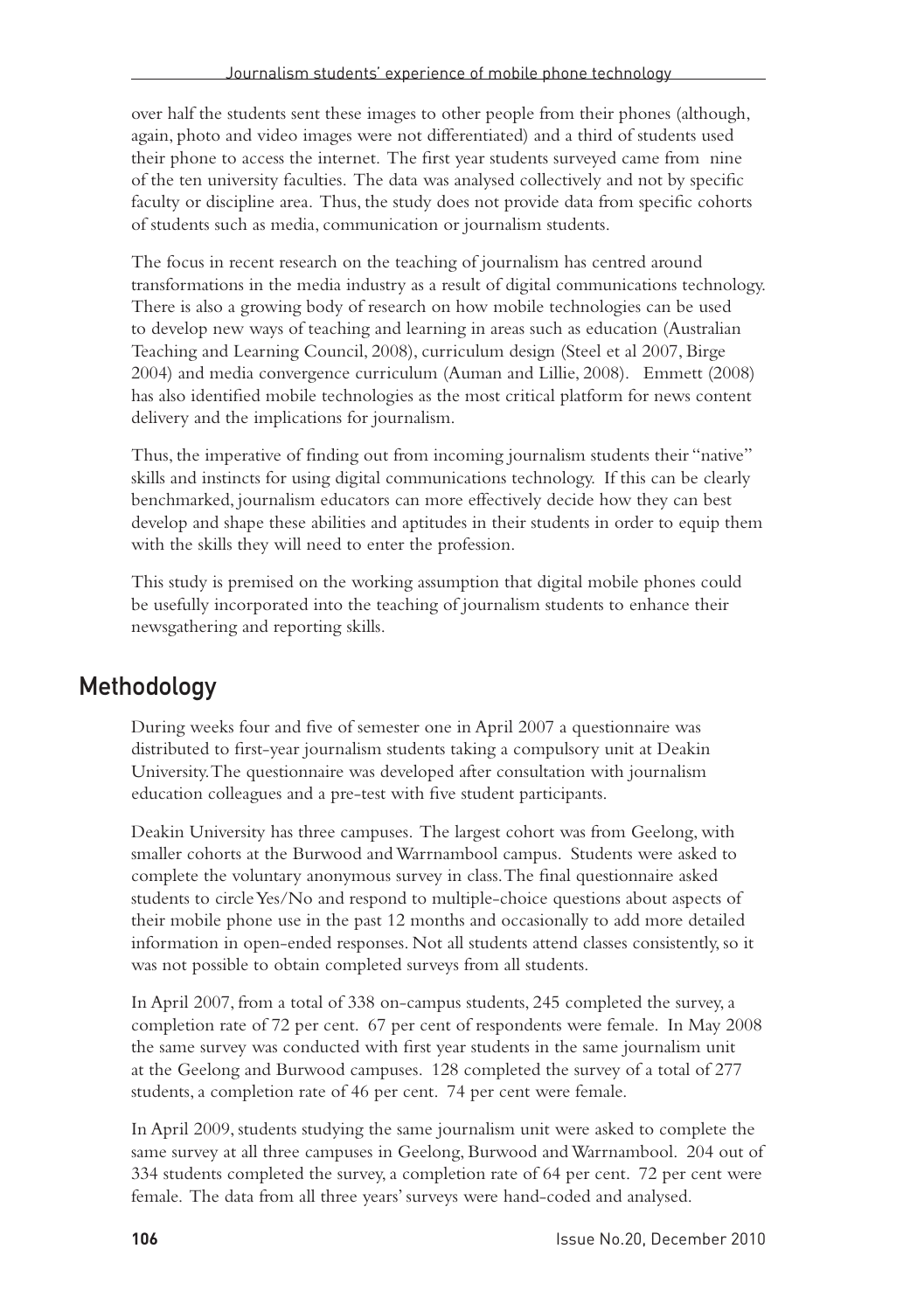#### Data Analysis

In all three years of the Deakin surveys the majority of the participants were from 'Generation Y'. In 2007 and 2008, 92 per cent were aged 21 or under. In 2009, 89 per cent were aged 21 or under.

Only one student out of the 577 students surveyed across all three years did not use a mobile phone. This is in line with the findings of the previous surveys at Charles Sturt, Deakin and Melbourne Universities.

In all three surveys, of the students who had mobile phones, all but one sent or received text messages on their phones. However, not all students used their phones for voice calls. 93 per cent said they used the phone for voice calls in 2007, 95 per cent in 2008 and 98 per cent in 2009. One in five of those surveyed used the phone for video calls in 2007 (21 per cent). This figure fell to 16 per cent in 2008 and just 14 per cent in 2009.

The number who reported using the phone for emails grew over the three surveys, but was still a minority. One in ten used the phone to send or receive emails in 2007 (10 per cent); slightly more reported using the phone for emails in 2008 (12 per cent). But in 2009 nearly one in five (18 per cent) reported using the phone for emails. Very few students used their phone for all the possible digital services (voice calls, texts, video calls and emails). Only four per cent did this in 2007 and 2009 and only two per cent in 2008.

Nearly nine out of ten took photos with their phones (89 per cent) in 2007; slightly more reported doing so in 2008 (92 per cent) and nearly all (96 per cent) did so in 2009. These students were then asked what they did with these photos. A minority did not do anything with the photos apart from just saving them in the phone (33 per cent in 2007, 26 per cent in 2008 and 30 per cent in 2009). It was common for students to send the photos to someone else from the phone  $-59$  per cent said they did this in 2007 compared to 64 per cent in 2008 and 49 per cent in 2009.

The second most common action was to download the photos to a computer  $-39$  per cent did this in 2007, 47 per cent in 2008 and 49 per cent in 2009. About one in five (19 per cent) uploaded photos to a website in 2007; one in four (25 per cent) in 2008 and one in three reported doing this in 2009 (34 per cent).

They were then asked whether they took videos on their phone. Nearly threequarters said they did in each survey  $-72$  per cent in 2007, 73 per cent in 2008 and 71 per cent in 2009. These students were asked what they did with the video. Most said they just kept the video on the phone (60 per cent in 2007, 59 per cent in 2008, and 63 per cent in 2009). About a quarter sent their videos to someone from their phone in 2007 and 2008 (26 per cent in both years) but fewer reported doing this in 2009 (17 per cent). One in five (19 per cent) in 2007 and 2009 and one in four (24 per cent) in 2008 reported downloading their video to a computer. Small but increasing numbers put these videos online (two per cent in 2007, five per cent in 2008 and eight per cent in 2009).

Respondents were asked whether they had used their phones to access the internet in the past 12 months. 43 per cent said they had in 2007, but this figure rose to 52 per cent in 2008 and 53 per cent in 2009. These students were then asked about what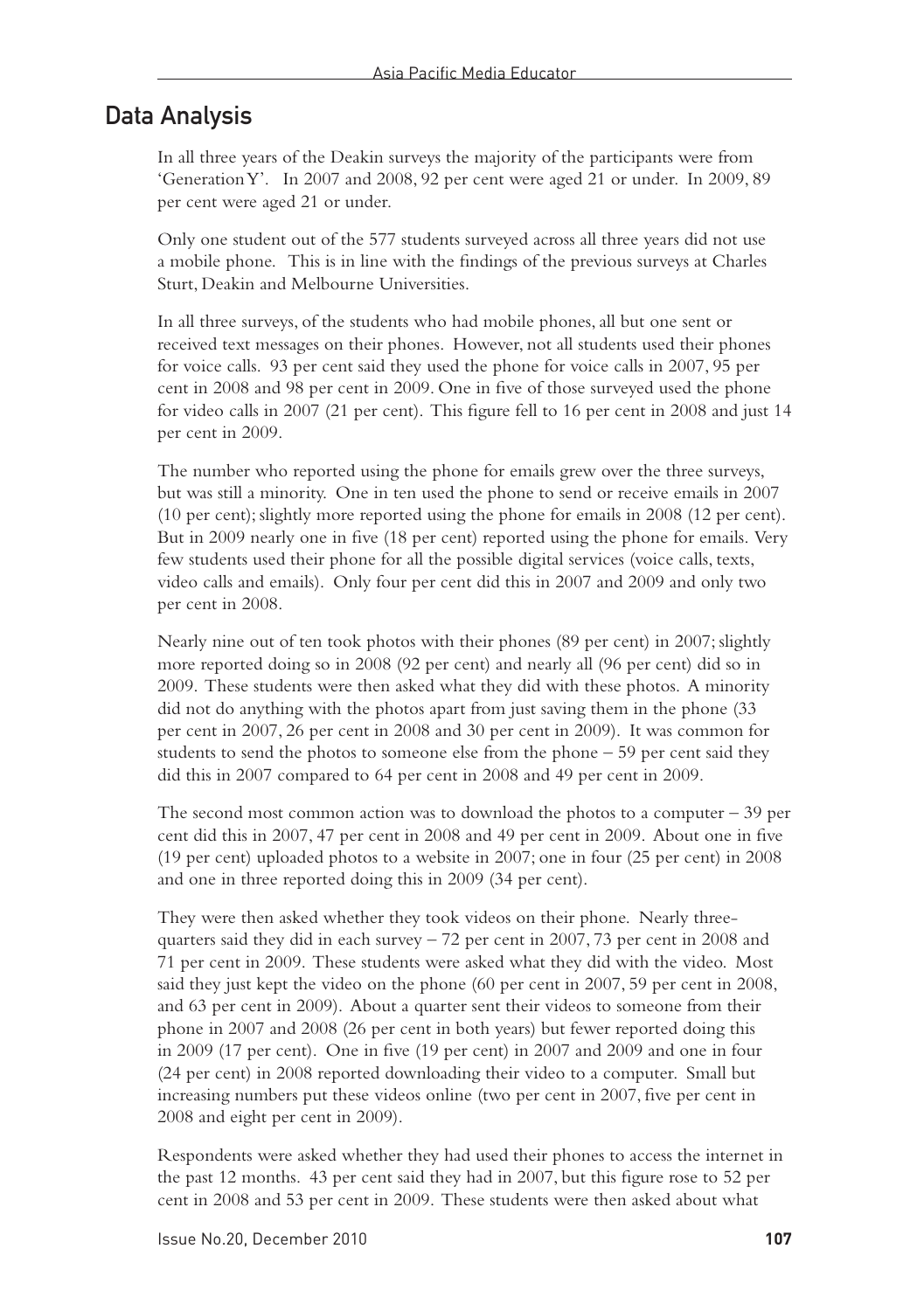contents they had accessed online on their phones. In 2007, the most popular item was ring tones (53 per cent), followed by news (43 per cent) then music (38 per cent), sport (27 per cent), entertainment, TV or movies (24 per cent) and information (23 per cent).

In 2008, the most popular item was news (41 per cent), followed by information and ring tones (both 33 per cent), music (32 per cent), sport (27 per cent) and entertainment (19 per cent). In 2009, the most popular item was news (57 per cent), followed by information (51 per cent), sport and entertainment (both 28 per cent), music (23 per cent) and ringtones (13 per cent).

A minority reported using their phones to listen to the radio – about one in five in 2007 (22 per cent) and 2008 (21 per cent) and about a third in 2009 (32 per cent). Nearly a third said they used their phones to listen to downloaded music or podcasts in 2007 (31 per cent) and 2008 (32 per cent), and nearly two out of five in 2009 (38 per cent).

Finally, the students were asked whether they had received marketing or advertising messages on their phone in the past 12 months. In all surveys more than three quarters said they had (78 per cent in 2007, 2008 and 2009).

#### **Discussion**

The study provides a detailed picture of the mobile phone use and skills of first-year journalism students in Australia. The consecutive years of investigation also provide trend data not provided by previous studies.

This study shows that a typical first-year journalism student at Deakin University is a female who is 21 years old or under. She uses a mobile phone for voicecalls and text messages but not videocalls or to access emails. She will take photos on her phone and will probably send them from the phone and download them to a computer. She will also use the phone to take videos but will just keep this material on the phone. She is likely to use the phone to go online, mainly to access news and information. She is also used to getting advertising and marketing messages on her phone.

But there is also a significant and growing minority (as many as one in five within this cohort) who have extended experience of mobile phone use. They use the phone to make videocalls and for email, upload photos online, send video from the phone and download it onto a computer, and use the phone to listen to radio and downloaded music or podcasts.

The Deakin findings provide a detailed picture of the different uses that these new journalism students make of the digital multimedia functions on their mobile phones. The phone is still primarily used as a communication device, but interestingly, text/ SMS has replaced voice calling as the universal means of communication for these students. 99.8 per cent of students in both surveys reported using their phones for text/SMS. Although voice calls from the phones were common, they were not universal. The greater use of the mobile for text messaging might suggest a desire among students on a tight budget to keep costs down. But it may also signal a subtle but important change in communication culture for these journalism students, favouring print/text-based communication over voice.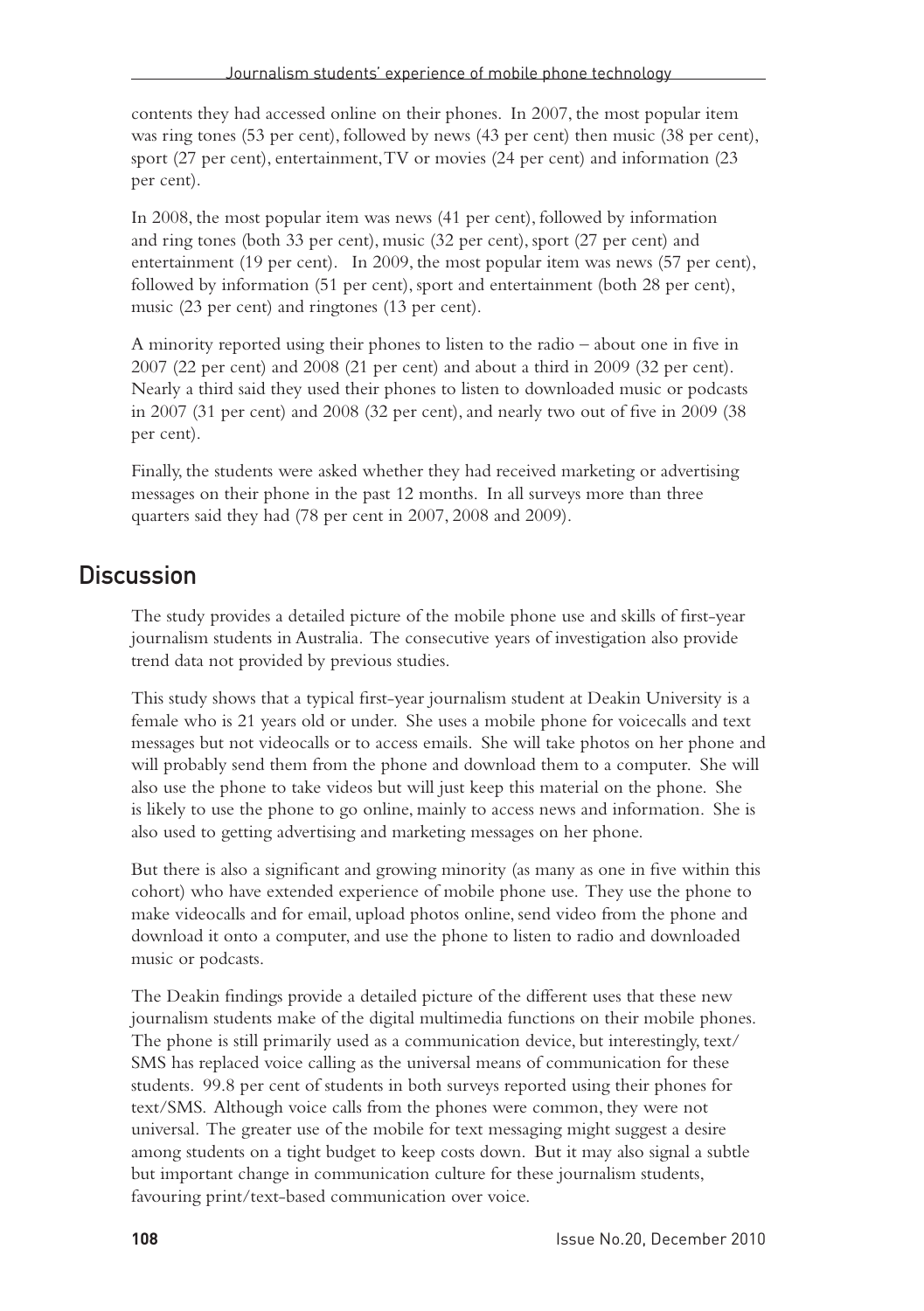The Deakin study also demonstrates that some journalism students are also making video calls with their mobiles, a function that is akin to rudimentary television broadcasting or reporting. The trend of lower use of video calls compared to text and voice calls over the three surveys is interesting and could be explained by the greater costs associated with video calling or problems with connectivity.

As well as using the phone as a communication device, the study also demonstrated that very high numbers of these journalism students are using the phone as a tool to gather digital photo and video images. Around 90 per cent reported taking digital photos on their phones and more than 70 per cent report taking video. These figures demonstrate higher levels of use of these functions than those of the broader University of Melbourne cohort in 2006 which found that 70 per cent of students took either "digital photos or movies", but did not differentiate between the two. It is likely to reflect a trend towards greater use of photo and video functions of mobile phones and perhaps reflects the greater prevalence of phones with these functions and improvements in connectivity.

But the surveys revealed journalism students are not just gathering these images, they are using the phone to pass them on or publish them. The surveys show the students' familiarity with different ways of digitally transferring these images, either sending them from the phone to others, uploading them online or transferring them to a computer. In the first two years of the survey, the number reporting sending photos from their phones was around 60 per cent. This also seems to indicate higher usage of these functions than was reported in the University of Melbourne survey, where 53 per cent of students said they sent "pictures or movies to other people" from their mobile phones (again, the survey did not differentiate between these). However, the 2009 Deakin survey indicated a sharp drop in the numbers sending photos from their phones (49 per cent). The reasons for this aren't immediately clear, but again could be associated with costs or problems with connectivity.

The Deakin study also demonstrated that growing numbers of these journalism students are using their phones to go online. More than half of those surveyed went online with their mobiles in the 2008 and 2009 surveys. In comparison, only 32 per cent of University of Melbourne students reported they "access information/services on the web" on their phones in 2006. It is also significant that over the three years of the surveys, the main online destinations for these students on their mobiles were news sites and information sites. Many students (albeit still a minority) have already started to become familiar with mobile news and information online content by the time they arrive at university.

These findings may indicate that incoming journalism students have a greater aptitude and familiarity with these key new functions of gathering and publishing photos and videos than other cohorts of students. This would strengthen the argument that journalism educators should seek to adapt their teaching practice to further develop these inherent digital skills in new journalism students.

The Deakin study, however, has its limitations. There was no detailed questioning in the survey about the specification and capabilities of the students' phones and therefore it is not clear to what extent this impacted on the results. Students would be limited if they had older phones without photo or video functions, or had phones which were not 'third generation' or 3G capable. The degree to which this might have affected the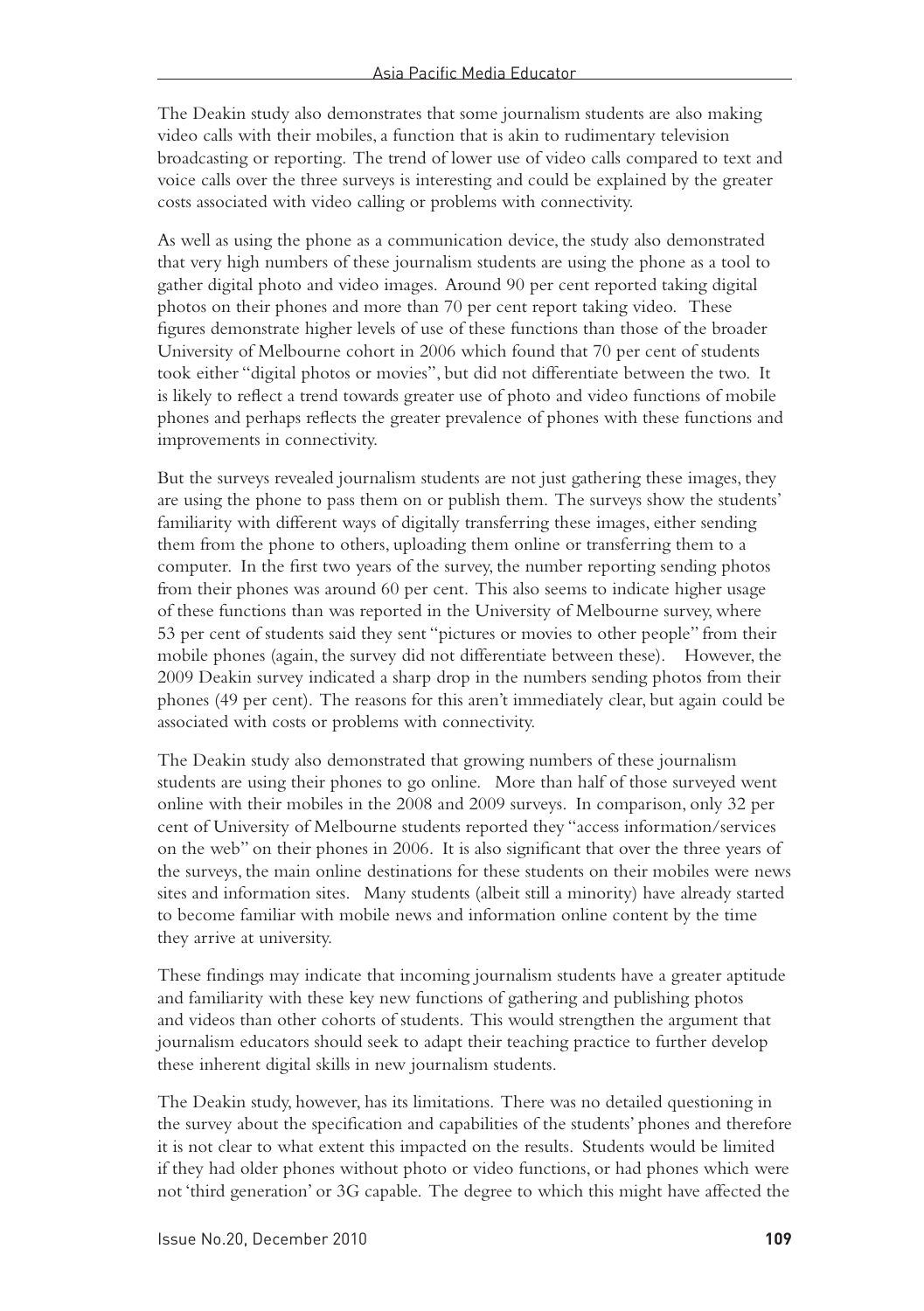results is therefore unclear and there is no trend data on the type of phones students were using year-on-year. It is also acknowledged that the cohort surveyed in 2008 is significantly smaller than in 2007 and 2009.

However, the consistency of much of the data suggests this was not a significant problem. The survey also did not look at the link between mobile phone use and social networking sites such as Facebook and MySpace, increasingly popular with students.

One other factor that may impact on the study's findings is the differences in behaviour between female and male students in the Deakin surveys. In the Deakin studies, 67 per cent (2007), 74 per cent (2008) and 72 per cent (2009) of participants were female. This is in line with a typical cohort of university journalism students, but the number of females in the Deakin study is higher than in the University of Melbourne study which had 62 per cent female respondents. There is some evidence from close analysis of the Deakin surveys that female students use the photo and video functions of their mobile phones more than male students and this may have an impact on the overall data. When analysing the attributes of "digital natives", it may be necessary in future to differentiate the use of mobile phones between the sexes in study data.

#### Implications for educators

These findings clearly show that many journalism students on arrival at university already have experience of some basic, quasi-journalistic skills, incorporated into their use and experience of digital mobile phones. Students are 'newsgathering' by taking photos and video, and also 'publishing' by passing these photos and videos on, using mobile digital technology. They are using the phone as a multimedia communication tool, communicating by text and voice as well as by video in some cases. Although this is only within the relatively limited confines of mobile phone technology, many are demonstrating familiarity with the digital world that is close to instinctive. It may well be that this is further evidence of a generation of Prensky's "digital natives" starting to emerge and the mobile phone is the catalyst for the formation of this digitally aware, confident and savvy generation.

Journalism educators are already beginning to incorporate the use of mobile phones into their teaching around the world. There are two main areas where mobile phones will be particularly important. The first is in developing newsgathering and reporting skills for students. In the converged media environment, journalists will need to write, take photos, shoot video and report in both audio and video. Journalists will need to be able to edit and send this material and importantly be able to send or communicate it from the story location back to the newsroom or even publish it directly online (Quinn et al, 2008). The mobile phone is likely to be an increasingly important digital tool for journalists in the future. Journalists at Reuters, the BBC, Fairfax and News Limited are already using them for multimedia reporting (Luft, 2007, Quinn, 2008). Therefore, projects such as the Nokia Trends Lab at the Cardiff School of Journalism in the UK (Cardiff School of Journalism, 2008) are being developed in universities.

Most journalism schools already incorporate the teaching of television, radio and photography into their courses. The challenge for educators is to move towards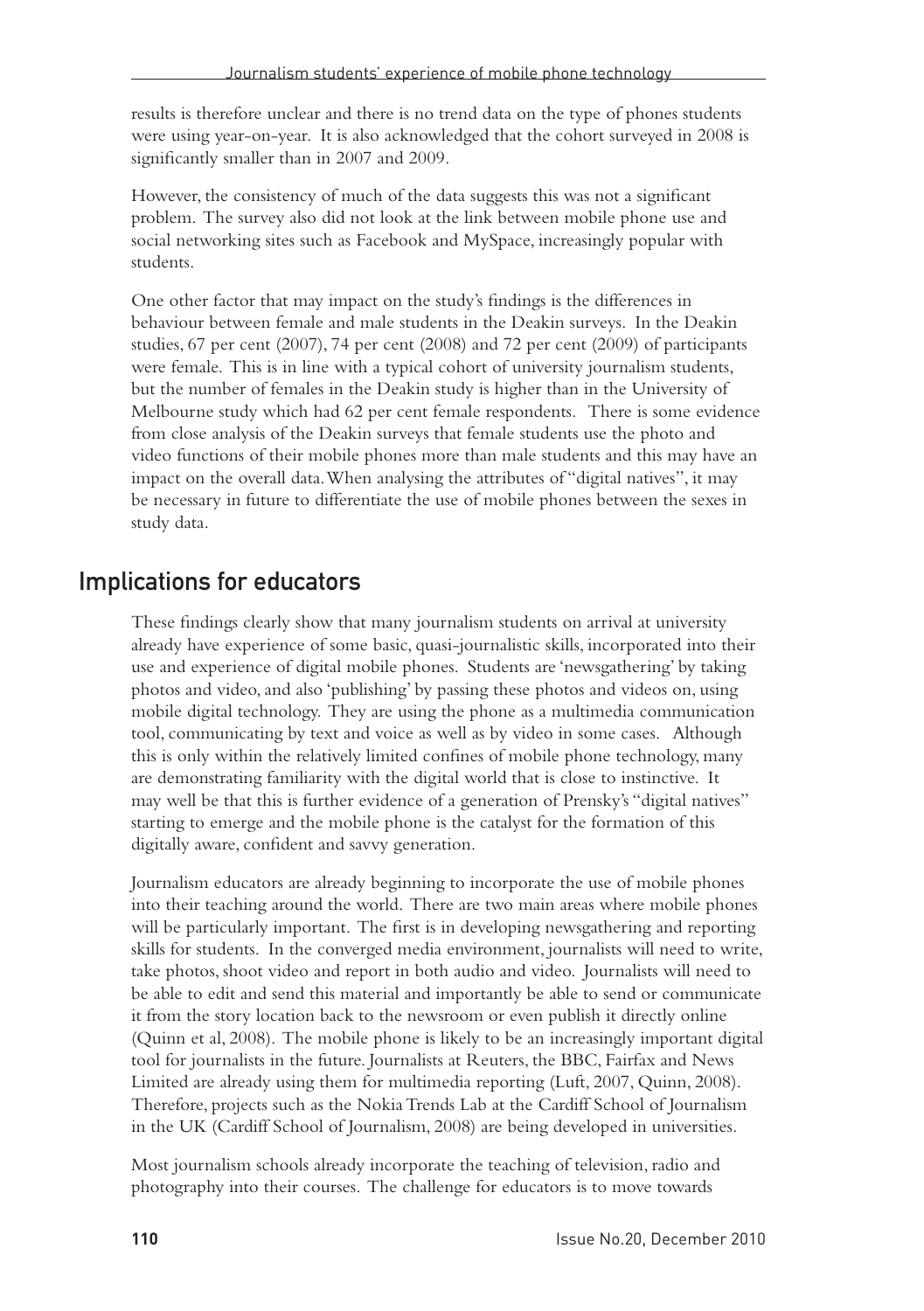teaching these skills with the digital mobile phone as the main multimedia tool. There may be some advantages for universities in terms of equipment costs in doing this, as providing phones and phone software for students is likely to be cheaper than equipping classes with separate, individual digital video and photographic cameras, audio recorders and computers for editing.

However, there will also be potential issues in connectivity costs and reliability, although there is the potential for phones to connect to a university's wireless network, which may reduce costs. There will also be potential challenges in asking students to refocus their use of mobile phones from a social tool to a working tool. However, this is likely to be the reality of their working environment in the newsrooms of the future.

The second area where mobile phones are likely to influence the future for educators is in teaching the preparation of news content specifically for mobile phone consumers. The growth in mobile phone use globally means that news and information content prepared specifically to be consumed on a mobile phone is likely to be a major growth area for the journalism industry. As the industry searches for a new business model, it is likely that the delivery of news to mobile phones will be an increasingly large area of growth. The Deakin study shows that incoming journalism students are already significant consumers of news and information delivered to their mobiles online and it is likely that in their future careers they will be involved in producing this content and will be charged with the editorial responsibility of engaging and growing this audience for their work.

This leads to the need to develop curricula to incorporate specific writing skills for stories suitable for delivery to mobile phones. As discussed, this is a significant growth area for future news audiences and many of the students surveyed indicated they are already used to accessing news via their mobile phones. Within the limits of current mobile phone technology, this form of news writing is likely to concentrate on short, tight news breaks. The emerging popularity of Twitter with its 140 character message limit may be a model for this area of news writing. Writing 'the lead' and getting students to identify key news points from a story have always been a key part of journalism education and these are essential elements of writing news for mobile phone audiences. The 'inverted pyramid' style of news writing is ideally suited to mobile phone news delivery, where the consumer demands the essence of a story then may choose to scroll down or link to greater detail. The survey demonstrates that these Generation Y students use text/SMS universally. Journalism educators will be harnessing and developing these 'digital native' skills in students.

But beyond basic news alerts, as mobile news delivery develops with greater connectivity and more sophisticated mobile technology, journalism students will need to develop further skills. For mobile phone audiences, students will need to concentrate specifically on selection and framing of photos and photo galleries, production of short video reports and writing stories in blocks with hyperlinks to further information. This teaching will doubtless be included in the ongoing development of multimedia and online journalism curricula, which is a growing part of most journalism courses.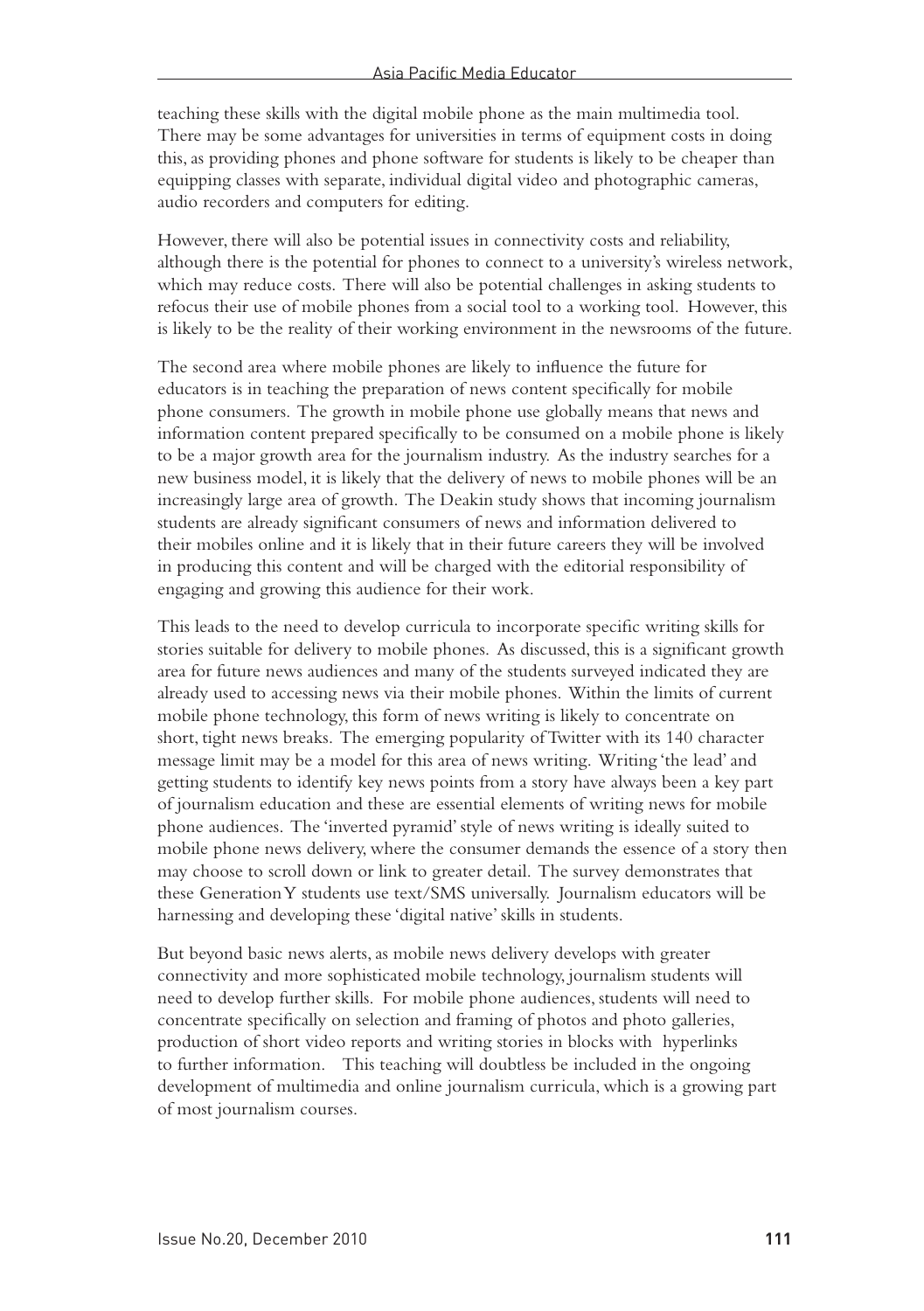#### **Conclusion**

The Deakin study provides useful information for journalism educators seeking to incorporate the "digital native" skills of these new cohorts of students into their teaching. These data provide a baseline knowledge about incoming cohorts of journalism students which informs educators and which can be exploited in their teaching and shaping of curricula. The mobile phone offers an opportunity for educators to teach these traditional journalism skills in a new and more integrated, digitally converged way. The enthusiasm among students for exploring the digital possibilities of the mobile phone shown in this study would suggest that they would be keen to embrace the integration of mobile phones for teaching journalism skills.

Within a few years current journalism students will be the next generation of news reporters and editors. Their task will be to continue to find and satisfy a market for their journalism. Therefore, the integration of mobile phones into the teaching of journalism in universities would be likely to better prepare students to report and produce content for the growing mobile phone market in their working lives.

Further research on the emerging use of mobile phone and digital technologies in the teaching of journalism is needed to compare and benchmark the effectiveness of different teaching techniques and the various uses of the emerging technology.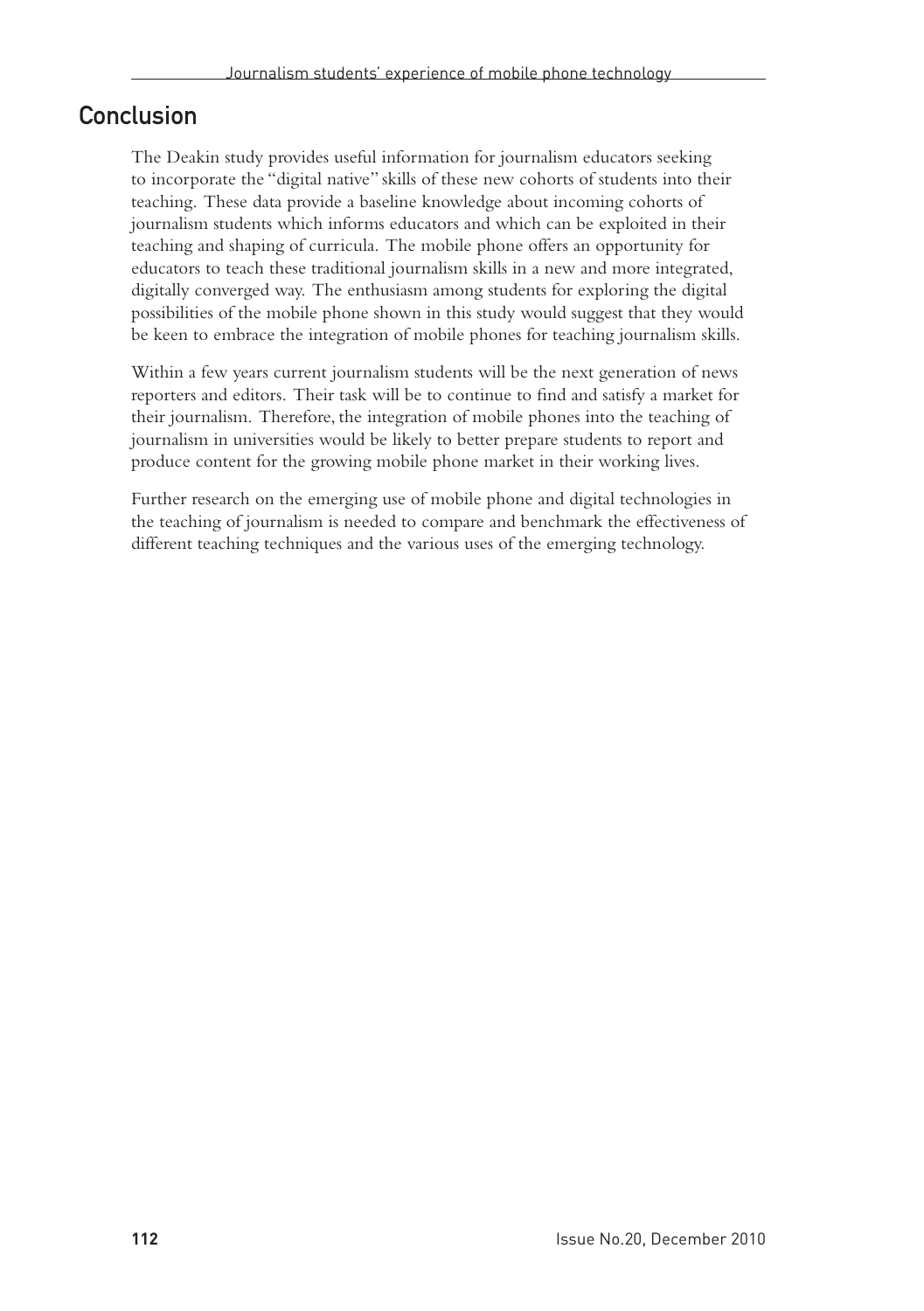#### References

- Allerton, Haidee E. (2001). Generation why: They promise to be the biggest influence since the baby boomers. T&D 55 (11), (Nov 2001): 56-60.
- Auman, Ann & Lillie, Jonathan. (2008). 'An evaluation of team-teaching models in a Media Convergence Curriculum'. Journalism & Mass Communication Educator, Winter 2008: 360.
- Australian Teaching and Learning Council. (2009). 'New technologies, new pedagogies: using mobile technologies to develop new ways of teaching and learning', University of Wollongong. http://mlearning.uow.edu.au/ Accessed 8 Dec 2009.
- Bailey, Jonathan. (2009). 'Mastering The Mobile Phone Frontier', European Journalism Centre, 22/6/09. http://www.ejc.net/magazine/article/mastering\_the\_mobile\_phone\_frontier/ Accessed 8 Dec 2009.
- Birge, Elizabeth. (2004). 'Teaching Convergence But what is it?: Educators struggle with ambiguous definitions from the profession'. Quill, May 2004: 10.
- Butcher, Dan. (2009). 'Thomson Reuters reveals multi-pronged mobile strategy', Mobile Marketer, 17/7/09. http://www.mobilemarketer.com/cms/news/media/3702.html Accessed 8 Dec 2009.
- Cameron, D. (2005). The Net Generation goes to university? Refereed paper presented to the Journalism Education Association Annual Conference, Gold Coast, Australia.
- Cardiff School of Journalism, Media and Cultural Studies. (2008). 'School to use Nokia N95 to explore Mobile Journalism', 25/1/08. http://www.cardiff.ac.uk/jomec/newsandevents/news/08cardiffmobilejournalism.html Accessed 8 Dec 2009.
- Emmett, Arielle. (2008). 'Handheld headlines', American Journalism review (August/September 2008). http://www.ajr.org/article\_printable.asp?id=4582 Accessed 8 Dec 2009.
- Goggin, G. (2006) Cell Phone Culture: Mobile Technology in Everyday Life, Routledge, New York and London.
- Goggin, G. (2007) 'Cultural studies of mobile communication', in Handbook of Mobile Communication Studies, ed. J.E. Katz, MIT Press, Cambridge, MA.
- Goggin, G. ed. (2008). Mobile Phone Cultures. Routledge, Abingdon, Oxon and New York.
- Huck, Peter. (2005). " 'We had 50 images within an hour' ", The Guardian UK, 11 July 2005. http://www.guardian.co.uk/technology/2005/jul/11/mondaymediasection.attackonlondon Accessed 8 December 2009.
- Kennedy, G. E., Judd, T. S., Churchward, A., Gray, K., & Krause, K. (2008). First year students' experiences with technology: Are they really digital natives? Australasian Journal of Educational Technology, 24(1),108-122.
- Luft, Oliver. (2007). 'Reuters planning for HD video mobile journalism', Journalism.co.uk, 27/11/07. http://www.journalism.co.uk/2/articles/530795.php Accessed 8 December 2009.
- Noguchi, Yuki. (2005). 'Camera Phones Lend Immediacy to Images of Disaster', Washinton Post, 8 July 2005. http://www.washingtonpost.com/wp-dyn/content/article/2005/07/07/ AR2005070701522.html Accessed 8 December 2009.
- Prenksy, Marc. (2001a). Digital Natives, Digital Immigrants. On the Horizon, 9(5), 2-6.
- Prenksy, M. (2001b). Digital Natives, Digital Immigrants, Part II. Do they really think differently? On the Horizon, 9(6), 1-6.
- Prensky, M. (2007). How to teach with technology: Keeping both teachers and students comfortable in an era of exponential change. Emerging Technologies for Learning, 2, 40-46.